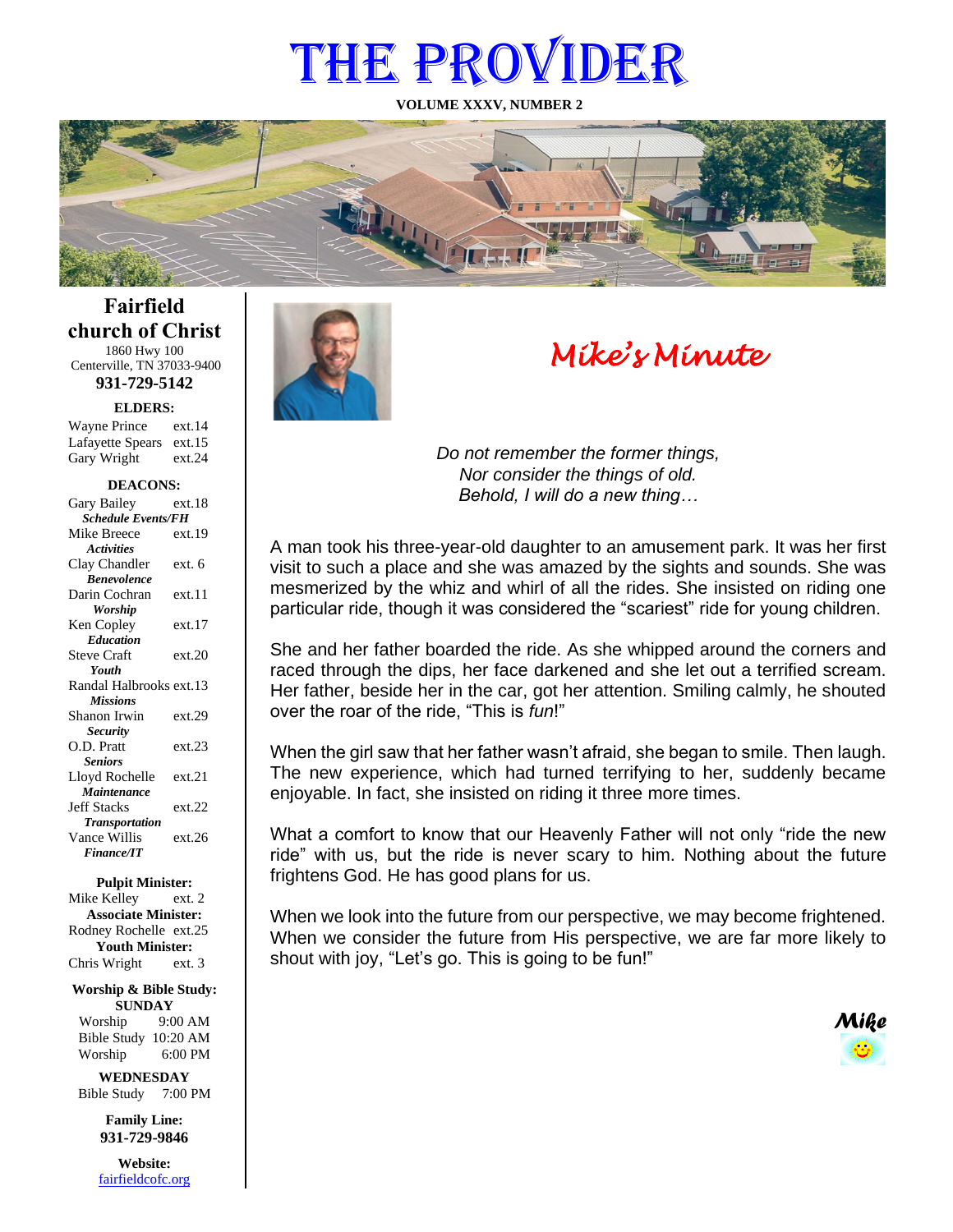

Movie Night has been rescheduled to start Saturday, January  $15<sup>th</sup>$ , at 3:00 pm in the church basement. Bring finger foods and come for an evening of fellowship!

Two inmates were baptized at the jail last Sunday by Tom Gosser & Daniel Dressler.

**Ther** The Golden Agers will have a potluck in the fellowship hall on January 27<sup>th</sup>.



We express our sympathy to the family of **Bob James**, who passed away Monday; his funeral was Saturday.

# Devo pictures from last Tuesday night





There was a boy vs girl competition after the lesson Josh Copley provided from Galatians. The boys won  $\mathbb{R}$ . Thanks to Josh for the lesson and the Spears for providing the food.



*Members:* Harry Totty (Skyline Medical Centersurgery & is improving), Linda Chandler, Brenda Yates (gall bladder surgery), Phil & Diane Coates, Dorothy Weatherspoon, Barbara Chandler (waiting for surgery), The Pitman's, The Jude's, Derek Hutchings, Carolyn Phillips, Deborah Peery, Dewayne Victory, Carleigh Liddell, Marlin Lawson, June Prince, Helen Shanes, Bob James, Kenneth Chandler, Thomas Haskins, Lou Dickens, Paul & Noble Victory, James Coates & Jo Ann Totty.

*Friends & Family:* Sue Edney (mother of Glenda Jacobs-moved to Life Care Center-stroke), Marilyn Mathis, Carmela Brown (home), Alex Chambers, Mike Harvill (brother of Keith), Rebeca Mears, April Dillingham, David Dansby, Darlene Rounsavall, Greg McCord, Greg Zoller, Seth Williams, Elizabeth Dunn, Mike Rhea, Mike & Nancy Bradley, Mike Harvill, Kelley Wilson, Glen England, Isaiah Locke family, Jeremy Primm, Melvin Roberson, Willie Taylor, Ronald Loveless, Billie Church, Daniel Spears, Ann Spencer, Thomas Brady, Donald Brady, Rachael Bellis, Michael Noonan, Doris Elam, Neil Jobe, Adam Lawson, Evan Boyd, Donna Gaspard, Roman Surra, Anthony & Rita Stacks, McKinley Moore, Jimmy Jenkins, Ruby Church, Carolyn Nash, Kathy Swinford Coleman, Grayson Gunter, Jimmy George & William Dale Nash.

*Life Care:* Hester Moss, Joyce Cayce

*St. Thomas Hickman Nursing Home:* Barbara Beard, Naomi Bailey

*Olive Branch Senior Living, Dickson:* Martha Page

## **QUOTES**

*I have been driven many times upon my knees by the overwhelming conviction that I had nowhere else to go.*

*Abraham Lincoln*

*If you feel like you're losing everything, remember trees lose their leaves every year, and they stand tall and wait for better days to come.*

*Unknown*

*No man knows how bad he is till he has tried very hard to be good.*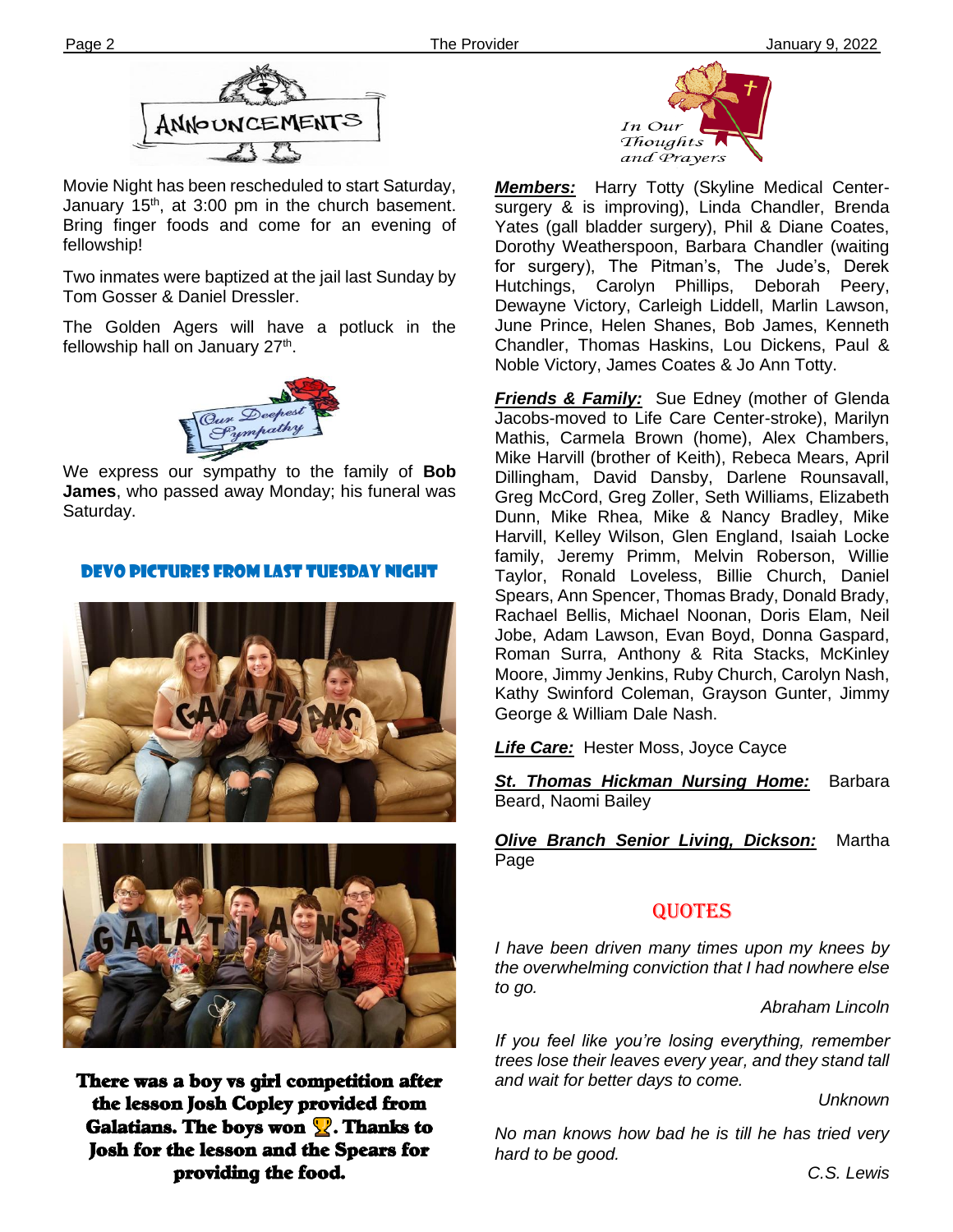

#### **Center Fielders News** "Running the Race"

 There is a true account of an athlete who put much time and effort in preparing for a threehundred-meter dash. Feeling confident and well prepared to win, he set out with his eyes on the finish line. He established a sizable lead and the applause of the crowd just boosted his speed. Coming close to the finish line, he suddenly felt his leg snap, and he went down. As the other runners passed by him, the crowd also became quiet. Then suddenly out of the crowd, the runner's father came onto the track, helped his son up and hobbled him across the finish line. The son looked at his father and said, "Dad, I couldn't have made it without you."

 How often in our daily Christian walk do we find ourselves stumbling and falling? And yet, out loving Father is always there to help us get up again. God is faithful and He knows our heart's desires.

 Let's consider our own life. Just how dependent upon God are we? Now, we may think we are very dependent, but what does our lifestyle say? Perhaps we have plenty of money and possessions, maybe debt free, and our jobs are secure. Self-sufficiency is a very dangerous trap that many fall into. What would happen if our health failed, or we lost our job? Would we have the confidence that our heavenly Father would come out of the bleachers and help us across the finish line? Just remember one thing; the prize is for everyone who reaches the end of the race. As we begin this new year, let's make one of our goals to be more dependent upon God and less dependent upon ourselves.

*Obey God and watch Him work,*

*Rodney*

# MEN TO SERVE January 9

#### **SUNDAY MORNING:**

**Song Leader:** Darin Cochran  **Opening Prayer:** Mike Breece **Scripture Reading:** Keith Harvill  **Scripture: Psalm 63:1-4 Preside Lord's Supper:** Roy McCoy  **Alternates:** Kenneth Jett, Adam Jude  **Announcements:** Rodney Rochelle  **Closing Prayer:** Jerrie W Barber **Van Driver:** Gary Basford 931-628-0355

#### **SUNDAY EVENING:**

**Announcements:** Randal Halbrooks **Scripture Reading:** Jeff Stacks  **Scripture: Matthew 13:24-30 Song Leader:** Joseph Green **Opening Prayer:** Wayne Prince **Lord's Supper:** Chris Wright, Boyce Cannon **Closing Prayer:** James Swaw **Van Driver:** Gary Basford 931-628-0355

#### **WEDNESDAY NIGHT:**

**Announcements:** Gary Wright **Song Leader:** Joseph Green **Opening Prayer:** Adam Jude **Invitation:** Mike Kelley  **Van Driver:** Chris Love 931-994-7855

You, God, are my God, earnestly I seek you; I thirst for you, my whole being longs for you, in a dry and parched land where there is no water. I have seen you in the sanctuary and beheld your power and your glory. Because your love is better than life, my lips will glorify you. I will praise you as long as I live, and in your name

I will lift up my hands.



**Jan 16 -** 3<sup>rd</sup> - 5<sup>th</sup> grade Devo, during evening service @FH **Jan 9 -** Puppet show during evening service in Lift Off **Jan 18 -** Middle/HS Devo, meet at FH 6:30-8:30 pm

# FOR THE RECORD

 **WEEK OF January 2, 2022 MORNING WORSHIP 180 CONTRIBUTION: \$4320 2022 WEEKLY BUDGET \$4167**